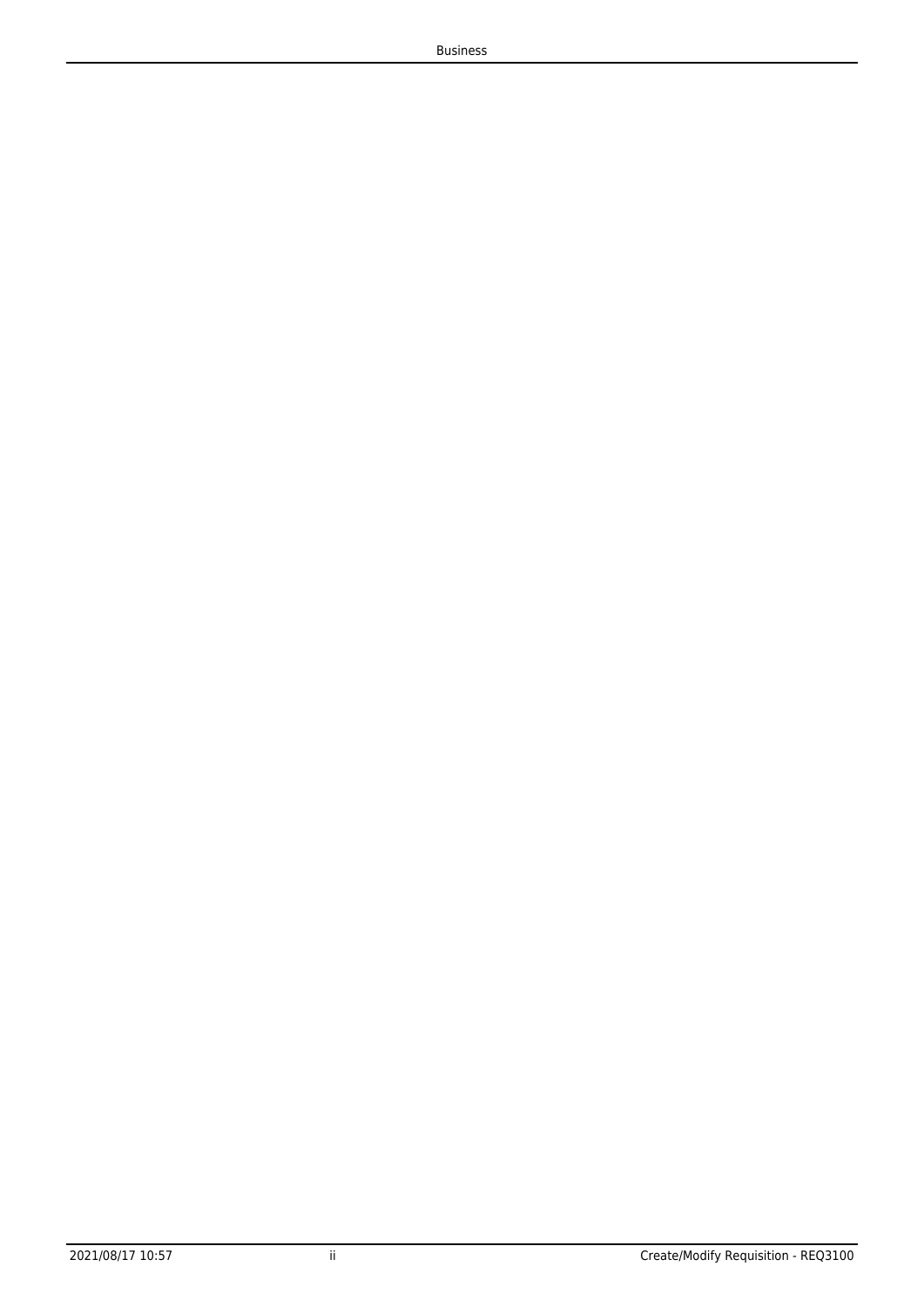# **Table of Contents**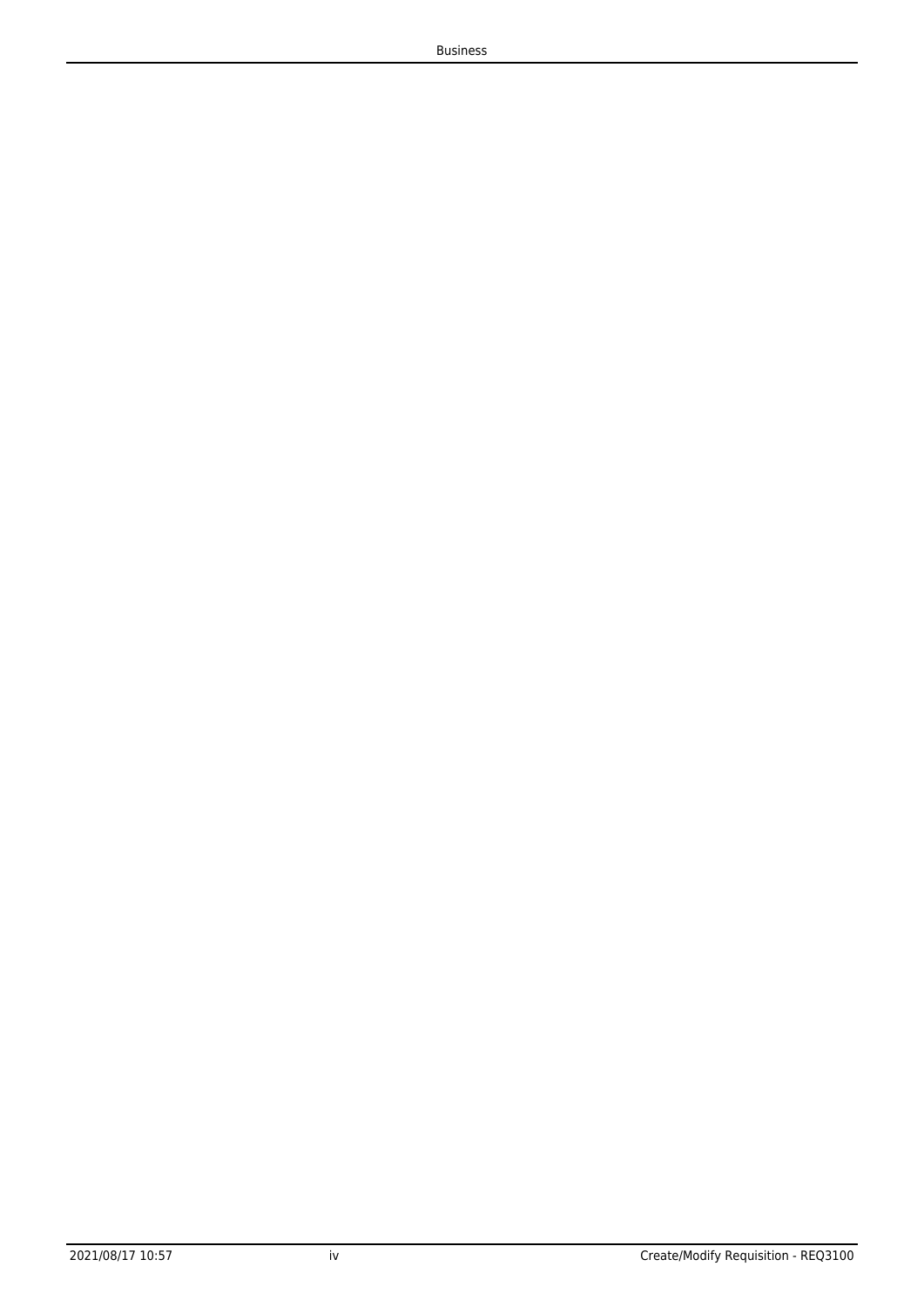# <span id="page-4-0"></span>**Create/Modify Requisition - REQ3100**

### *Purchasing > Maintenance > Create/Modify Requisition*

This page is used to edit existing requisitions, create new requisitions, and filter existing requisitions by from/to date or requestor. Originators can submit requisitions for multiple requestors. You can only view and edit the requisitions that you created.

- Requisitions created by originators with no approval path are automatically approved when saved, and a purchase order is created when the requisition is submitted.
- Requisitions created in the current accounting period that have all general journal transactions in the current accounting period are displayed in the current and the next accounting period.
- Requisitions created in the next accounting period that have all general journal transactions in the next accounting period are displayed in only the next accounting period.
- Requisitions created in the current accounting period that have general journal transactions in the next accounting period are displayed in only the next accounting period.
- Requisitions created in the current accounting period that have no general journal transactions (saved requisitions) are displayed in the current and the next accounting period.
- Requisitions created in the next accounting period that have no general journal transactions (saved requisitions) are displayed in the next accounting period only.

**Note**: If another user enters an account code for which the selected requestor is not authorized to use in his user profile, the account description is changed to Account Code Not In User Profile. Users can:

- Change the unauthorized account code to an account code in the requestor's user profile.
- Change the values in the Percent and Amount columns of the unauthorized account code.

Requisitions that are only saved are set to a Not Submitted status. When submitted, the requisition status is set to Pending until it is approved (if required) and becomes a purchase order.

The logged-on user can only view their own requisitions.

If an originator does not have an approval path and creates a requisition, the requisition is automatically approved when saved, and a purchase order is created if they are submitted.

Requisitions cannot be created if the current date is greater than the cutoff date on the Options > Purchasing Options page in District Administration.

## **Create or edit a requisition:**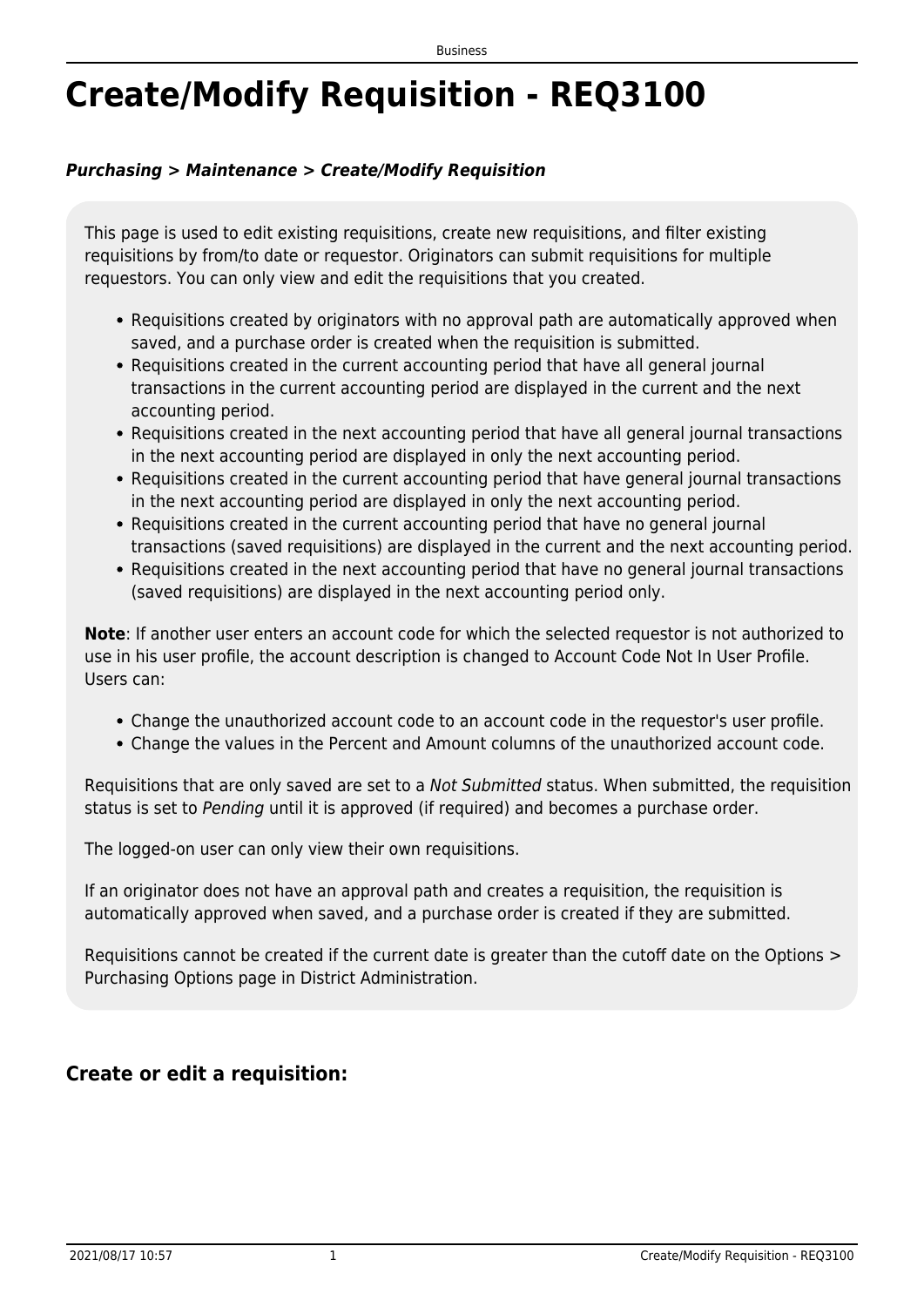|                           | - Add Add                                                                                                                                                       | Click to clear all data for the                                                                                                                              |                                                                           | <b>Retrieve</b>     |                    |                                                                                    |
|---------------------------|-----------------------------------------------------------------------------------------------------------------------------------------------------------------|--------------------------------------------------------------------------------------------------------------------------------------------------------------|---------------------------------------------------------------------------|---------------------|--------------------|------------------------------------------------------------------------------------|
|                           | <b>Clear All</b>                                                                                                                                                | requisition and add a new                                                                                                                                    |                                                                           | an                  | <b>Requisition</b> | Type the six-digit                                                                 |
|                           |                                                                                                                                                                 | row.                                                                                                                                                         |                                                                           | existing<br>record. | <b>Nbr</b>         | requisition number to                                                              |
|                           | Add -<br><b>Clear</b>                                                                                                                                           | Click to clear the vendor<br>information only and add a                                                                                                      |                                                                           |                     |                    | be retrieved, if known.<br>Leading zeros are not                                   |
|                           | Vendor                                                                                                                                                          | new row. The existing item                                                                                                                                   |                                                                           |                     |                    | required. However, if                                                              |
|                           |                                                                                                                                                                 | and account data are not                                                                                                                                     | 0R                                                                        |                     |                    | alphanumeric values                                                                |
|                           |                                                                                                                                                                 | cleared.                                                                                                                                                     |                                                                           |                     |                    | are entered, the field is                                                          |
|                           | Add -                                                                                                                                                           | Click to clear the item and                                                                                                                                  |                                                                           |                     |                    | not zero-filled.                                                                   |
|                           | <b>Clear</b>                                                                                                                                                    | account data only and add a                                                                                                                                  |                                                                           |                     |                    | Click Retrieve. If the requisition                                                 |
|                           | <b>Detail</b>                                                                                                                                                   | new row. Other existing                                                                                                                                      |                                                                           |                     |                    | number is not known, click Directory.                                              |
|                           |                                                                                                                                                                 | information is not cleared.                                                                                                                                  |                                                                           |                     |                    |                                                                                    |
| <b>Field</b>              |                                                                                                                                                                 | <b>Description</b>                                                                                                                                           |                                                                           |                     |                    |                                                                                    |
|                           | <b>Originator</b>                                                                                                                                               | The name of the logged-on user is displayed.                                                                                                                 |                                                                           |                     |                    |                                                                                    |
|                           | Type the name of the person or organization who is requesting the item(s). As<br><b>Requestor</b>                                                               |                                                                                                                                                              |                                                                           |                     |                    |                                                                                    |
|                           |                                                                                                                                                                 | you type the data, a drop-down list of corresponding data is displayed. Select                                                                               |                                                                           |                     |                    |                                                                                    |
|                           |                                                                                                                                                                 | the requestor.<br>Notes:                                                                                                                                     |                                                                           |                     |                    |                                                                                    |
|                           |                                                                                                                                                                 |                                                                                                                                                              |                                                                           |                     |                    |                                                                                    |
|                           |                                                                                                                                                                 | The requisition follows the requestor's approval path that is set up on the                                                                                  |                                                                           |                     |                    |                                                                                    |
|                           |                                                                                                                                                                 | District Administration > Workflow > Approval Path page.                                                                                                     |                                                                           |                     |                    |                                                                                    |
|                           |                                                                                                                                                                 |                                                                                                                                                              |                                                                           |                     |                    | If no requestors exist for the selected user on the District Administration > User |
|                           |                                                                                                                                                                 |                                                                                                                                                              |                                                                           |                     |                    | Profiles > Purchasing Requestors tab, the originator is displayed in the requestor |
|                           |                                                                                                                                                                 | list.                                                                                                                                                        |                                                                           |                     |                    |                                                                                    |
|                           |                                                                                                                                                                 |                                                                                                                                                              |                                                                           |                     |                    |                                                                                    |
|                           |                                                                                                                                                                 | If requestors are added to the District Administration > User Profiles ><br>Purchasing Requestors tab, the originator is limited to only those accounts that |                                                                           |                     |                    |                                                                                    |
|                           |                                                                                                                                                                 | are associated with the requestor.                                                                                                                           |                                                                           |                     |                    |                                                                                    |
|                           |                                                                                                                                                                 |                                                                                                                                                              |                                                                           |                     |                    |                                                                                    |
|                           | The originator is also limited to the amounts entered in the Req Max and YTD<br>Max fields on the District Administration > User Profiles > Purchasing          |                                                                                                                                                              |                                                                           |                     |                    |                                                                                    |
|                           |                                                                                                                                                                 |                                                                                                                                                              | Permissions tab for the specified requestor. The originator's account and |                     |                    |                                                                                    |
| amounts are not affected. |                                                                                                                                                                 |                                                                                                                                                              |                                                                           |                     |                    |                                                                                    |
|                           |                                                                                                                                                                 |                                                                                                                                                              |                                                                           |                     |                    |                                                                                    |
|                           | If changing the requestor, a warning is displayed indicating that this action<br>causes all accounts assigned to the items to be deleted. The accounts that the |                                                                                                                                                              |                                                                           |                     |                    |                                                                                    |
|                           |                                                                                                                                                                 | new requestor is authorized to use are charged with the item cost.                                                                                           |                                                                           |                     |                    |                                                                                    |
|                           | <b>Requisition Nbr</b>                                                                                                                                          | The requisition number is populated when the requisition is saved if the Use                                                                                 |                                                                           |                     |                    |                                                                                    |
|                           |                                                                                                                                                                 | Automatic CYR Requisition Number Assignment field is selected on the                                                                                         |                                                                           |                     |                    |                                                                                    |
|                           |                                                                                                                                                                 | Finance > Tables > District Finance Options tab. Otherwise, you must enter a<br>six-digit requisition number.                                                |                                                                           |                     |                    |                                                                                    |
|                           | <b>Date Request</b>                                                                                                                                             | Type the date of the requisition request. By default, the field is set to the                                                                                |                                                                           |                     |                    |                                                                                    |
|                           |                                                                                                                                                                 | current date; however, it can be changed.                                                                                                                    |                                                                           |                     |                    |                                                                                    |
|                           | <b>Date Required</b>                                                                                                                                            | Type the date that the requisition is required. By default, the field is set to the                                                                          |                                                                           |                     |                    |                                                                                    |
|                           |                                                                                                                                                                 | current date; however, it can be changed.                                                                                                                    |                                                                           |                     |                    |                                                                                    |
|                           | <b>Order For</b>                                                                                                                                                | can be a maximum of 30 characters.                                                                                                                           |                                                                           |                     |                    | Type the shipping contact name to be displayed on the purchase order. The field    |
|                           |                                                                                                                                                                 |                                                                                                                                                              |                                                                           |                     |                    |                                                                                    |
|                           |                                                                                                                                                                 | If blank, the data from the Requestor field is displayed on the purchase order.                                                                              |                                                                           |                     |                    |                                                                                    |
|                           |                                                                                                                                                                 | Note: Data from the Order For or Requestor field is only displayed on the                                                                                    |                                                                           |                     |                    |                                                                                    |
|                           |                                                                                                                                                                 | purchase order if a Y is entered in the Include Requestor's Name in                                                                                          |                                                                           |                     |                    | <b>Shipping Address</b> parameter on the Print Purchase Orders or Reprint Purchase |
|                           |                                                                                                                                                                 | Orders report parameter page.                                                                                                                                |                                                                           |                     |                    |                                                                                    |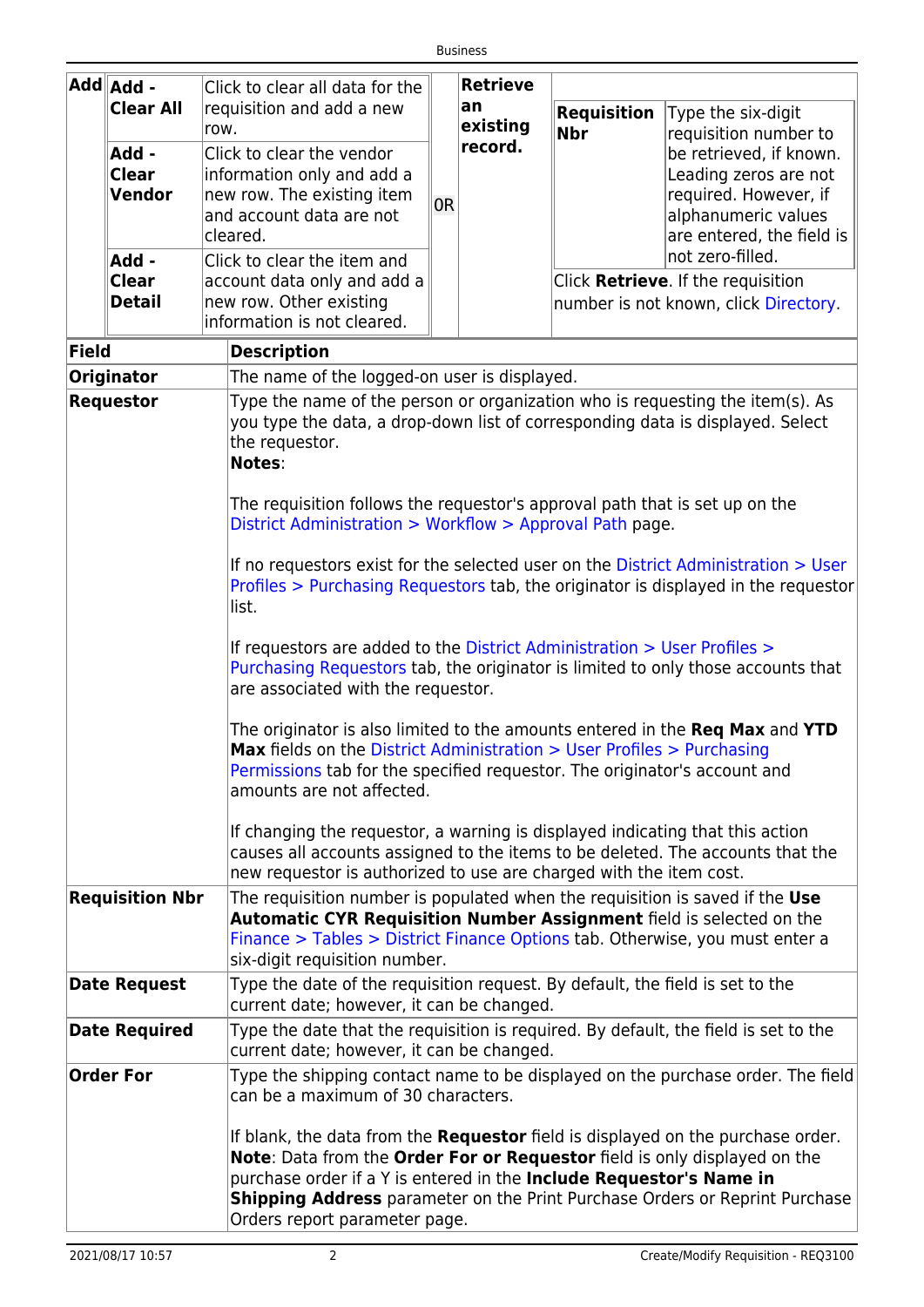| Field                          | <b>Description</b>                                                                                                                                                                                                                                                                                                                         |
|--------------------------------|--------------------------------------------------------------------------------------------------------------------------------------------------------------------------------------------------------------------------------------------------------------------------------------------------------------------------------------------|
| <b>Requisition Per</b>         | The requisition period for this transaction is displayed. This field is the same as<br>the accounting period and is set to the current or next period on the Finance ><br>Tables > District Finance Options tab.                                                                                                                           |
| <b>Shipping Addr</b>           | Type the address where the requisition is to be shipped. The shipping addresses<br>are assigned on the District Administration > User Profiles > Purchasing<br>Addresses tab.                                                                                                                                                              |
| <b>Sort Key/Vendor</b><br>Name | Type a valid vendor name, if known. The Vendor Nbr field is populated with the<br>corresponding vendor number.                                                                                                                                                                                                                             |
|                                | If the vendor number is not known, click to select a vendor from the Vendors<br>Directory.<br>The Vendor Directory is populated from the vendor records established on the<br>Finance > Maintenance > Vendor Information > Vendor Name/Address tab.                                                                                        |
| Vendor Nbr                     | Populated with the vendor number based on the value entered in the Sort<br>Key/Vendor Name field. Or, type a valid vendor number if known. The Sort<br>Key/Vendor Name field is populated with the corresponding vendor name.<br>If the vendor number is not known, click to select a vendor from the Vendors<br>Directory.                |
| <b>Reason</b>                  | Type the reason for submitting the requisition or edit the current reason. The<br>field can be a maximum of 30 characters.                                                                                                                                                                                                                 |
|                                | This information is displayed on various reports and on the general ledger.                                                                                                                                                                                                                                                                |
| Priority                       | Click $\vee$ to select or change the requisition priority. By default, priority is set to<br>Regular, but it can be changed to Urgent.                                                                                                                                                                                                     |
| <b>Reference Nbr</b>           | Type the identification number for this requisition. The field can be a maximum<br>of 15 characters.                                                                                                                                                                                                                                       |
| Work Order                     | Type a work order number. This field is only for informational purposes.                                                                                                                                                                                                                                                                   |
| <b>Bid Category</b>            | Type the category code to be used for the reguisition. As you type the data, a<br>drop-down list of corresponding data is displayed. Select a bid category code.<br>Only category codes identified as a bid category on the Finance > Tables ><br>Vendor Categories page, and assigned to the selected vendor on the Finance >             |
|                                | Maintenance > Vendor Information > Vendor Miscellaneous tab are displayed in<br>the drop-down list.                                                                                                                                                                                                                                        |
| <b>Bid Nbr</b>                 | If the bid process was used for this vendor and you are ordering based on a bid,<br>type the bid number; otherwise, leave the field blank. This information is printed<br>on the purchase order.                                                                                                                                           |
| <b>Confirm Only</b>            | Select if an order was sent via fax, email, or the Internet, and this purchase<br>order only confirms that the order was already received by the vendor.                                                                                                                                                                                   |
| <b>Attachments</b>             | Select if an attachment is included with the purchase order.                                                                                                                                                                                                                                                                               |
| <b>Freight Cost</b>            | Type a cost value, edit the current cost value, or leave the field blank if there<br>are no charges. The freight cost is distributed to all line items when the Freight<br>Elig field is selected. In addition, the Freight % field is populated based on the<br>amount in the Freight Amt field divided by the subtotal of the line item. |
|                                | <b>Distr Freight Amt</b> Click to distribute the freight cost evenly among all line items in the requisition.                                                                                                                                                                                                                              |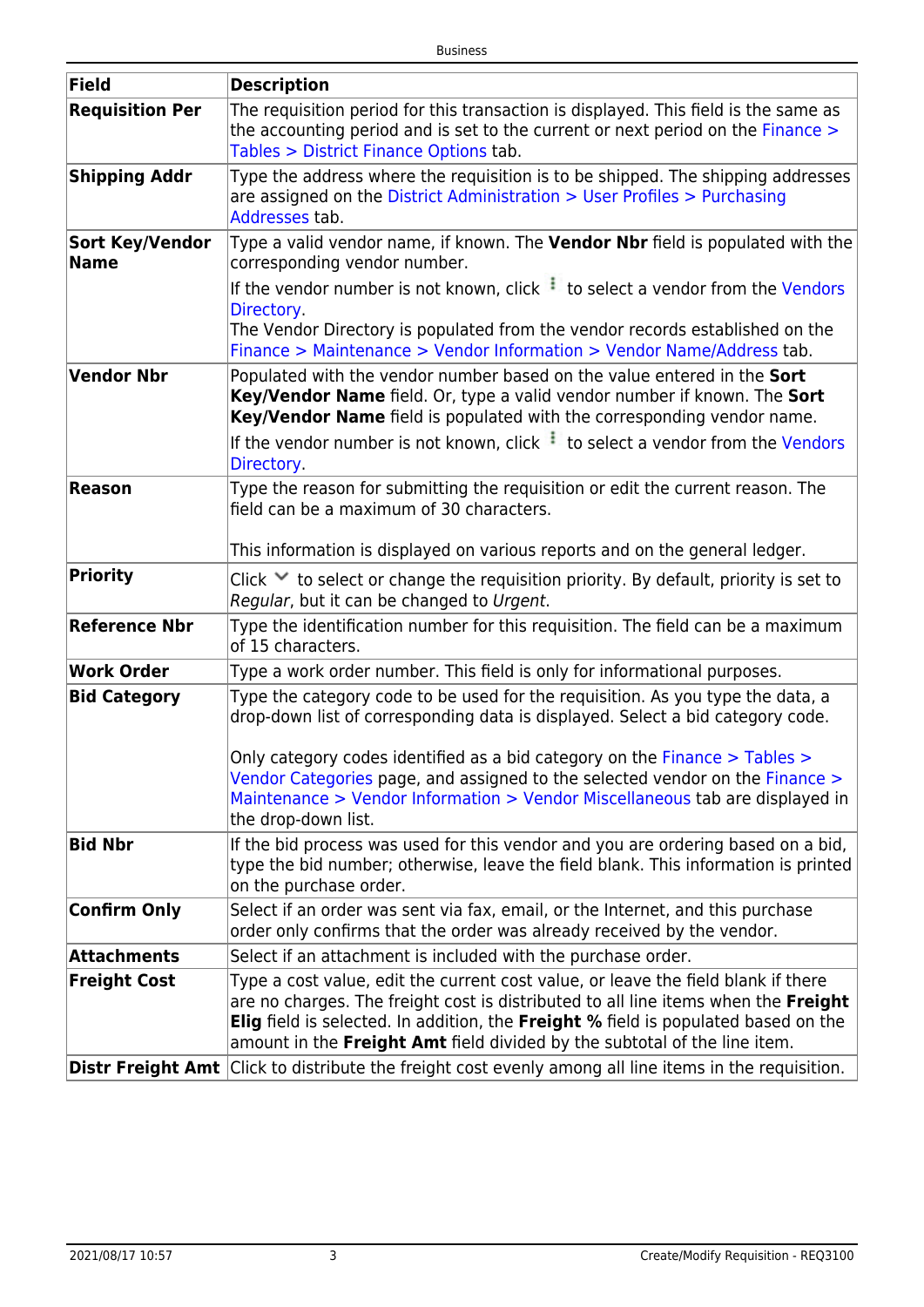| <b>Field</b>            | <b>Description</b>                                                                                                                                                                                                                                             |
|-------------------------|----------------------------------------------------------------------------------------------------------------------------------------------------------------------------------------------------------------------------------------------------------------|
| <b>Credit Card Code</b> | Type the credit card code to be used for the requisition. As you type the data, a<br>drop-down list of corresponding data is displayed. Select a credit card code.                                                                                             |
|                         | Only active credit card codes that are assigned to the requestor on the District<br>Administration > Maintenance > User Profiles > Purchasing Credit Cards tab are<br>displayed in the drop-down list.                                                         |
|                         | After a requisition is submitted, only the originator can update the credit card<br>code. The requisition must be returned to the originator to make any changes.                                                                                              |
| <b>Campus/Dept</b>      | Type the name of the campus submitting the requisition. This field is also used<br>to direct the requisition to the first approver. As you type the data, a drop-down<br>list of corresponding data is displayed. Select a campus/department.<br><b>Notes:</b> |
|                         | This field is only displayed if the <b>Allow for Approval Process</b> is selected on<br>the District Administration > Options > Purchasing/Warehouse tab.                                                                                                      |
|                         | The Campus/Dept field is optional when the requisition is created and is<br>required when the requisition is submitted.                                                                                                                                        |
|                         | The <b>Campus/Dept</b> drop-down list includes the campus/department number,<br>campus/department name, and the first approver.                                                                                                                                |

### **In the upper grid:**

❏ Click the **Accounts** link to select a line item. The line item is highlighted for edit and you can view or add accounts for the selected line item in the **Accounts** section at the bottom of the page.

**Note** Click to add or read a note for the requisition. If a paper clip is displayed next to the **Note** button, a requisition note exists. In the note window, review the existing notes or type new or additional notes (justification or instructions) about the requisition. **This information is for internal use only**.

Click **OK** to save the requisition note and close the window. Otherwise, click **Cancel** to close the window.

❏ Click the **Accounts** link to select a line item. The line item is highlighted for edit and you can view or add accounts for the selected line item in the **Accounts** section (Section 3) at the bottom of the page.

| <b>Item</b>        | The sequential number of the row is automatically populated.                                                                                             |  |
|--------------------|----------------------------------------------------------------------------------------------------------------------------------------------------------|--|
| <b>Catalog Nbr</b> | Type an item catalog number. This field can be a maximum of 15 characters.                                                                               |  |
| <b>Description</b> | Type a short description (e.g., computer, pens, books, etc.) of the item being<br>ordered. This field is required and can be a maximum of 30 characters. |  |
| Unit of Issue      | $ Click \times to select a basic unit (e.g., EA (each), CA (case))$ on which the price is<br>based.                                                      |  |
| <b>Quantity</b>    | Type the quantity in units of issue for the requested item.                                                                                              |  |
| <b>Unit Price</b>  | Type the price per unit of issue for the requested item.                                                                                                 |  |
| <b>SubTotal</b>    | The subtotal is populated based on the Quantity and Unit Price fields.                                                                                   |  |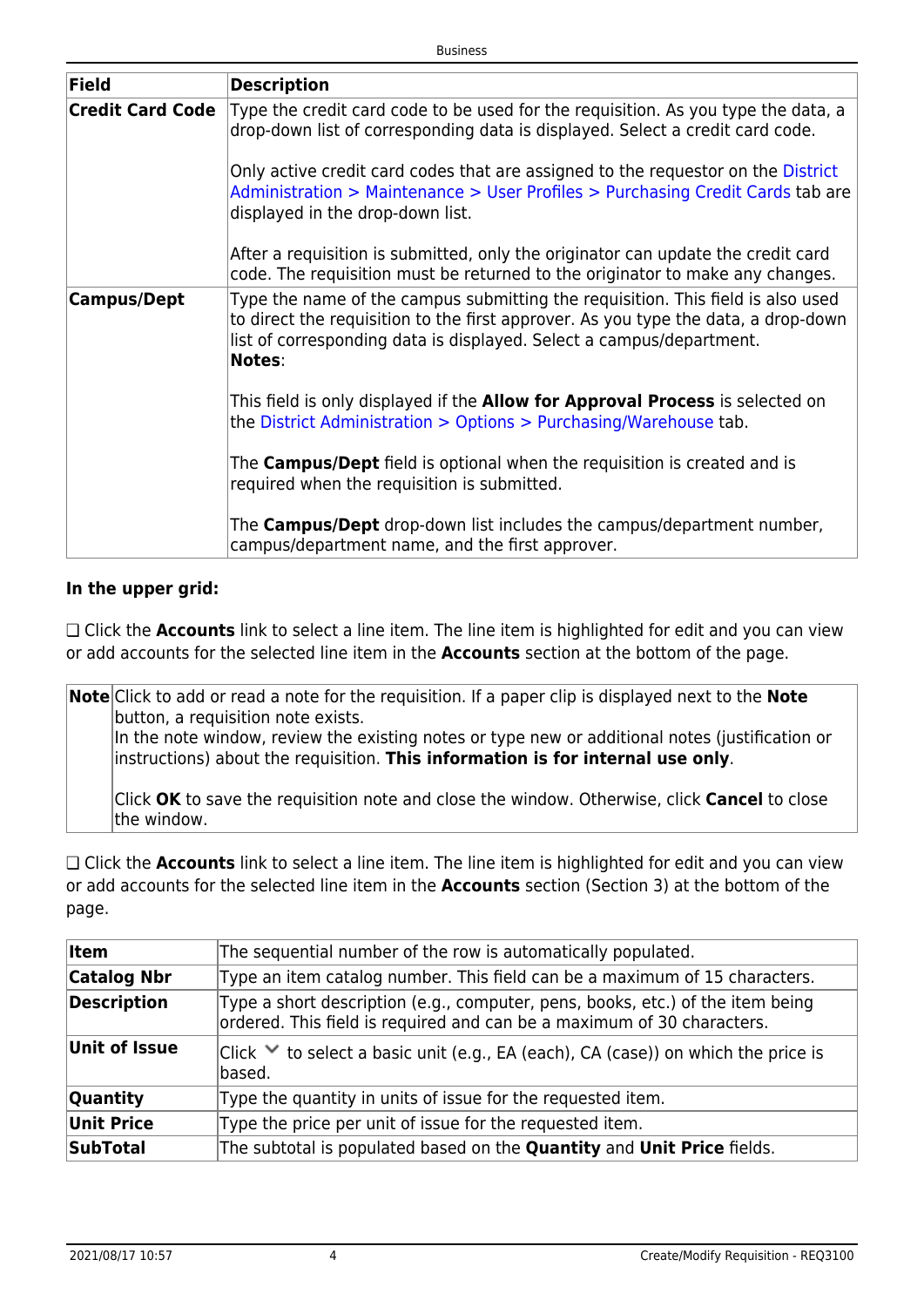| <b>Commodity</b><br>Code           | Begin typing a commodity code or description. As you type the data, a drop-down<br>list of corresponding data is displayed. Select the applicable commodity code. The<br>commodity codes are maintained on the District Administration > Tables ><br>Commodity Codes page. The commodity code can be selected and changed on a<br>saved requisition and also by an approver once submitted.<br>Note: If Restrict Commodity Codes to Buyer is selected on the District<br>Administration > Options > Purchasing/Warehouse page, only buyers (i.e., Buyer<br>is selected on the District Administration $>$ Maintenance $>$ User Profiles $>$ |
|------------------------------------|---------------------------------------------------------------------------------------------------------------------------------------------------------------------------------------------------------------------------------------------------------------------------------------------------------------------------------------------------------------------------------------------------------------------------------------------------------------------------------------------------------------------------------------------------------------------------------------------------------------------------------------------|
|                                    | Purchasing Permissions tab) can view the <b>Commodity Code</b> field. If Restrict<br><b>Commodity Codes to Buyer</b> is not selected, then all users can view the<br><b>Commodity Code field.</b>                                                                                                                                                                                                                                                                                                                                                                                                                                           |
| <b>Discount %</b>                  | If there is a discount on the line item, type the value (percent) to be reduced from<br>the item price. The Discount Amt field is populated when another field is<br>selected.                                                                                                                                                                                                                                                                                                                                                                                                                                                              |
| <b>Discount Amt</b>                | Type a value of discount amount. The <b>Discount</b> % field is recalculated when<br>another field is selected.                                                                                                                                                                                                                                                                                                                                                                                                                                                                                                                             |
| <b>Freight Elig</b>                | Select if the requisition item is eligible for transportation charges and you want to<br>include the freight cost in the requisition total. If not selected, the Freight % and<br>Freight Amt fields are disabled.                                                                                                                                                                                                                                                                                                                                                                                                                          |
| <b>Freight %</b>                   | Type the percentage value of the item's purchase price for the item's<br>transportation charges. The Freight Amt field is calculated and the Freight<br>Cost field is adjusted when another field is selected.                                                                                                                                                                                                                                                                                                                                                                                                                              |
| <b>Freight Amt</b>                 | Type the freight charge amount. The Freight % and Freight Cost fields are<br>adjusted when another field is selected.                                                                                                                                                                                                                                                                                                                                                                                                                                                                                                                       |
| <b>Totals</b>                      | The total line item value is displayed. The discount and freight amounts are<br>included in the calculation.                                                                                                                                                                                                                                                                                                                                                                                                                                                                                                                                |
| <b>Status</b>                      | By default, this field set to Y - Approved. Click $\vee$ to select a different requisition<br>item status.<br>Notes:                                                                                                                                                                                                                                                                                                                                                                                                                                                                                                                        |
|                                    | If $Y$ - Approved is selected, a unit price other than \$0 is required.                                                                                                                                                                                                                                                                                                                                                                                                                                                                                                                                                                     |
|                                    | If $F$ - Free is selected for goods or services being requisitioned without charge, the<br>account code must be blank.                                                                                                                                                                                                                                                                                                                                                                                                                                                                                                                      |
| Long<br><b>Description</b>         | Type a detailed item description (e.g., training dates, etc.)                                                                                                                                                                                                                                                                                                                                                                                                                                                                                                                                                                               |
| <b>Requisition</b><br><b>Total</b> | The calculated total cost for each item in the requisition based on the quantity<br>ordered and unit price per item is displayed.                                                                                                                                                                                                                                                                                                                                                                                                                                                                                                           |

❏ Click **Refresh Totals** to update the totals if any amounts are changed in the grid.

The last line of the requisition displays the requisition subtotal (quantity x unit price), discount amount, freight amount, and requisition total (the total calculated requisition amount including discounts and freight amounts).

❏ Click **+Add** to add additional line items.

### **Add account code data for each line item:**

If you add multiple account codes per line item, be sure that you accurately indicate the percent and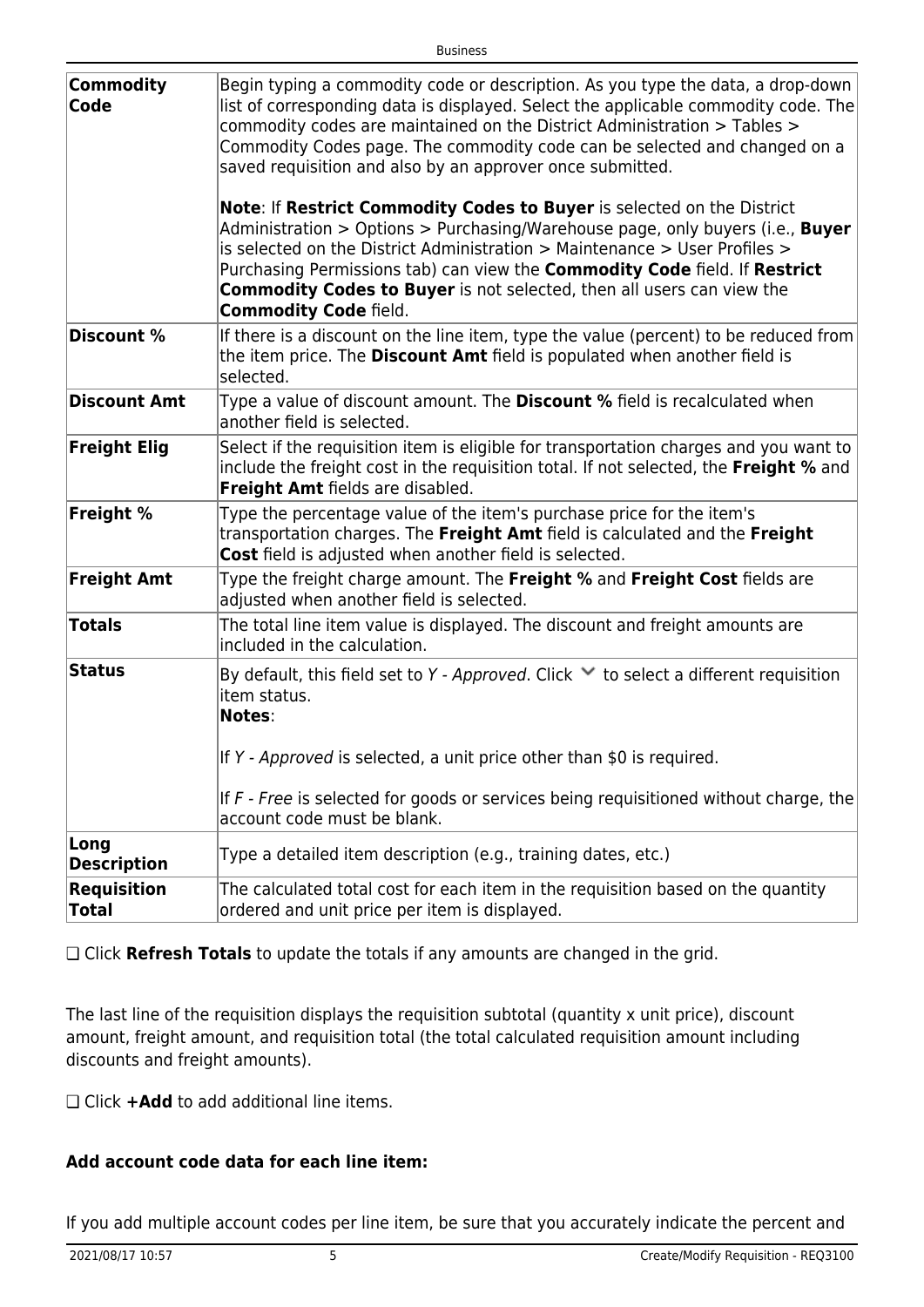amount for each account code. Review the example in the **Pct** field description.

|                    | <b>Account Code</b> Type the account code to be charged. The account code must exist in the general<br>ledger and in the user profile (the account code must be assigned to the Requestor's<br>user profile in District Administration.).                                     |
|--------------------|-------------------------------------------------------------------------------------------------------------------------------------------------------------------------------------------------------------------------------------------------------------------------------|
|                    | The account code is comprised of the fund, function, object, subobject, organization,<br>and program codes, and are the individual components that uniquely identify a<br>specific budget category. You can add multiple accounts for each item.                              |
|                    | Press the SPACEBAR to view a list of account codes associated with the requestor's<br>user profile. If the account code is not known, click : . The Accounts Codes lookup is<br>displayed.                                                                                    |
|                    | . Type data in the individual account code component fields and click Search.<br>• A list of account codes matching your search components is displayed.<br>• Select the applicable account code from the list. Otherwise, click Cancel to close<br>the Account Codes lookup. |
|                    | . The Description field is populated with the description of the account.<br>Note: If an account code is added or changed, click Approve to save the account<br>code and continue with the approval process.                                                                  |
| <b>Description</b> | This field is populated with the account description from the Finance chart of<br>accounts.                                                                                                                                                                                   |
| <b>Balance</b>     | Displays the fund balance available in the account. A negative balance indicates that<br>the fund has available funds.                                                                                                                                                        |
| $ $ Pct            | Type the percent of that item to charge the selected fund. Each requisition line item<br>must equal 100%.                                                                                                                                                                     |
|                    | For example, the percent would be 100% if you paid from one account; however, if<br>you paid from two accounts, you could split the amount 50/50, 75/25, or 60/40 for a<br>total of 100%.                                                                                     |
| Amount             | Type the amount to charge the selected fund. The amount that will be charged to<br>that account according to the percent entered in the Pct field.                                                                                                                            |

❏ Click **Refresh Totals** to update the totals if any amounts are changed in the grid.

❏ Click **Calculate Percent** to populate the **Percent** column based on the amount entered in the **Amount** column.

❏ Click **Calculate Amount** to populate the **Amount** column based on the amount entered in the **Percent** column.

OR

❏ Click **Uniform Acct Distr** to assign one account code to the entire requisition. You can split all of the costs for a requisition item between two or more funds. The percentage split does not have to be the same for each fund, but the sum of all percentages must equal 100%.

The Uniform Account Distribution pop-up window is displayed.

❏ Complete the following fields: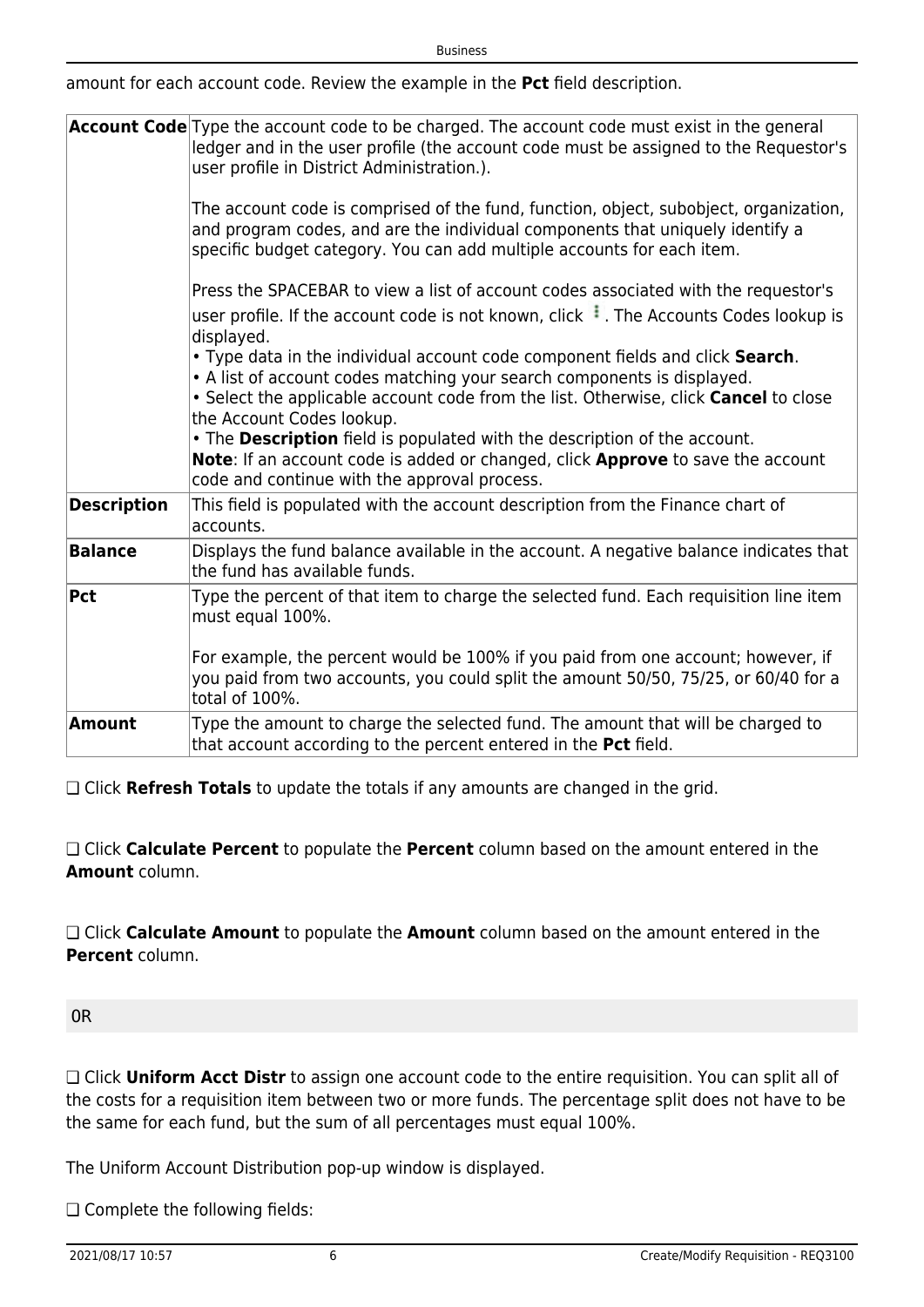|                    | Account Code Type the account code to be charged. The account code must exist in the general<br>ledger and in the user profile (the account code must be assigned to the Requestor's<br>user profile in District Administration.).<br>The account code is comprised of the fund, function, object, subobject, organization,<br>and program codes, and are the individual components that uniquely identify a<br>specific budget category. You can add multiple accounts for each item.<br>Press the SPACEBAR to view a list of account codes associated with the requestor's<br>user profile. If the account code is not known, click : . The Accounts Codes lookup is<br>displayed.<br>. Type data in the individual account code component fields and click Search.<br>• A list of account codes matching your search components is displayed.<br>• Select the applicable account code from the list. Otherwise, click Cancel to close<br>the Account Codes lookup.<br>. The Description field is populated with the description of the account.<br>Note: If an account code is added or changed, click Approve to save the account<br>code and continue with the approval process. |
|--------------------|---------------------------------------------------------------------------------------------------------------------------------------------------------------------------------------------------------------------------------------------------------------------------------------------------------------------------------------------------------------------------------------------------------------------------------------------------------------------------------------------------------------------------------------------------------------------------------------------------------------------------------------------------------------------------------------------------------------------------------------------------------------------------------------------------------------------------------------------------------------------------------------------------------------------------------------------------------------------------------------------------------------------------------------------------------------------------------------------------------------------------------------------------------------------------------------|
| <b>Description</b> | This field is populated with the account description from the Finance chart of<br>accounts.                                                                                                                                                                                                                                                                                                                                                                                                                                                                                                                                                                                                                                                                                                                                                                                                                                                                                                                                                                                                                                                                                           |
| <b>Balance</b>     | Displays the fund balance available in the account. A negative balance indicates that<br>the fund has available funds.                                                                                                                                                                                                                                                                                                                                                                                                                                                                                                                                                                                                                                                                                                                                                                                                                                                                                                                                                                                                                                                                |
| Pct                | Type the percent of that item to charge the selected fund. Each requisition must<br>equal 100%.<br>For example, the percent would be 100% if you paid from one account; however, if<br>you paid from two accounts, you could split the amount 50/50, 75/25, or 60/40 for a<br>total of 100%.                                                                                                                                                                                                                                                                                                                                                                                                                                                                                                                                                                                                                                                                                                                                                                                                                                                                                          |
| Amount             | Type the amount to charge the selected fund. The amount that will be charged to<br>that account according to the percent entered in the <b>Percent</b> Field.                                                                                                                                                                                                                                                                                                                                                                                                                                                                                                                                                                                                                                                                                                                                                                                                                                                                                                                                                                                                                         |

❏ Click **Refresh Totals** to update the totals if any amounts are changed in the grid.

❏ Click **Calculate Percent** to populate the **Percent** column based on the amount entered in the **Amount** column.

❏ Click **Calculate Amount** to populate the **Amount** column based on the amount entered in the **Percent** column.

- Click **OK** to apply the amounts.
- Click **Cancel** to close the window without applying the amounts.

**Note**: If the next year requisition was created with a new account that exists in the Account Codes table but is not displayed in the drop-down list, you must save the requisition, close and reopen the Purchasing application, and then retrieve the saved requisition. The new account number should be displayed in the drop-down list.

❏ Click **Save**.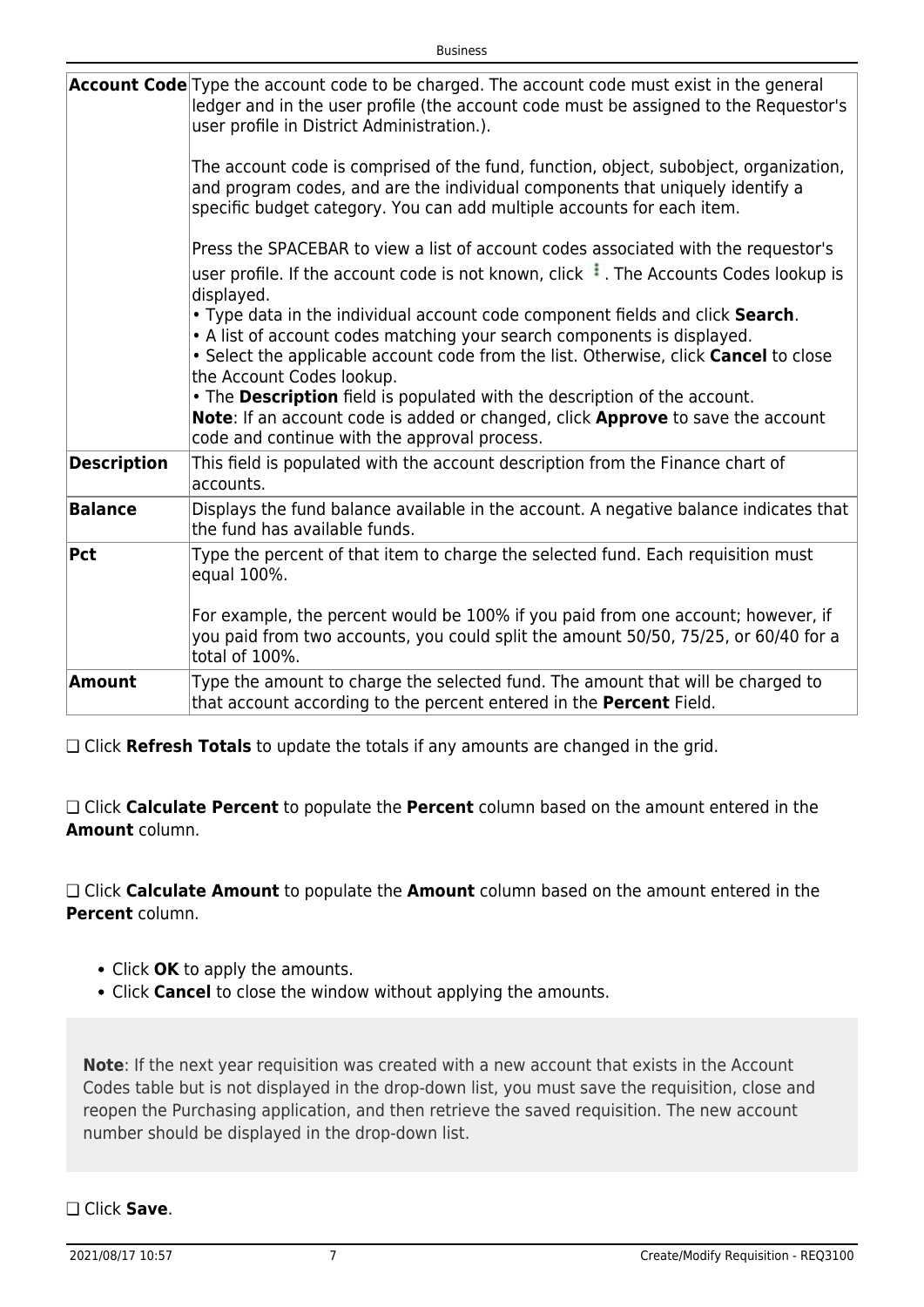❏ Click **Submit** to submit the requisition. A message with the requisition number is displayed indicating that the requisition process is completed. You are prompted to print the Purchasing Requisition Report.

- Click **Yes** to continue and print the report.
- Click **No** to continue without printing the report.

The requisition is forwarded to the next approver in the approval path.

### **+Add** Click to add a new row. **Retrieve** The **Retrieve** button is also used to retrieve information from the last save. If you click **Retrieve**, any unsaved changes are lost. **Vendor Notes** Click to add or view vendor notes. A Vendor Notes window is displayed. If there is a paper clip next to the **Vendor Notes** button, a requisition vendor note exists. In the Vendor Notes window, type the note to be printed on the purchase order for the vendor to view. **Notes**: If you are using a preprinted purchase order form, the text displayed on the purchase order is limited to one line that is approximately three inches in length. If you are not using a preprinted purchase order form, the text displayed on the purchase order is limited to three lines that are approximately three inches in length. Use the scale above the text to measure the length of the note. Click **OK** to save the vendor note and close the window. Click **Cancel** to close the window without saving the note. **Comments** Click to add or view requisitions comments. These comments are displayed on the District copy of the purchase order. A Requisition Comments window is displayed. If there is a paper clip icon next to the **Comments** button, a requisition comment exists. In the Requisition Comments window, type comments about the requisition. Click **OK** to save the requisition comment and close the window. Click **Cancel** to close the window without saving the comment. **Print** Click to print requisition details. [Review the report.](https://help.ascendertx.com/business/doku.php/general/printreport) **Delete** □ □ Click **Delete** to delete the requisition. A message is displayed asking you to confirm the deletion. • Click **Yes** to delete the requisition. • Otherwise, click **No** to not delete the requisition. **Notes**: • A requisition cannot be deleted while it is being edited. • If you delete a requisition, click **Save** before editing or creating a new requisition. • Only the originator can delete the requisition. Ŵ Click to delete a row. The row is shaded red to indicate that it will be deleted when the record is saved. Click **Save**.

# **Other functions and features:**